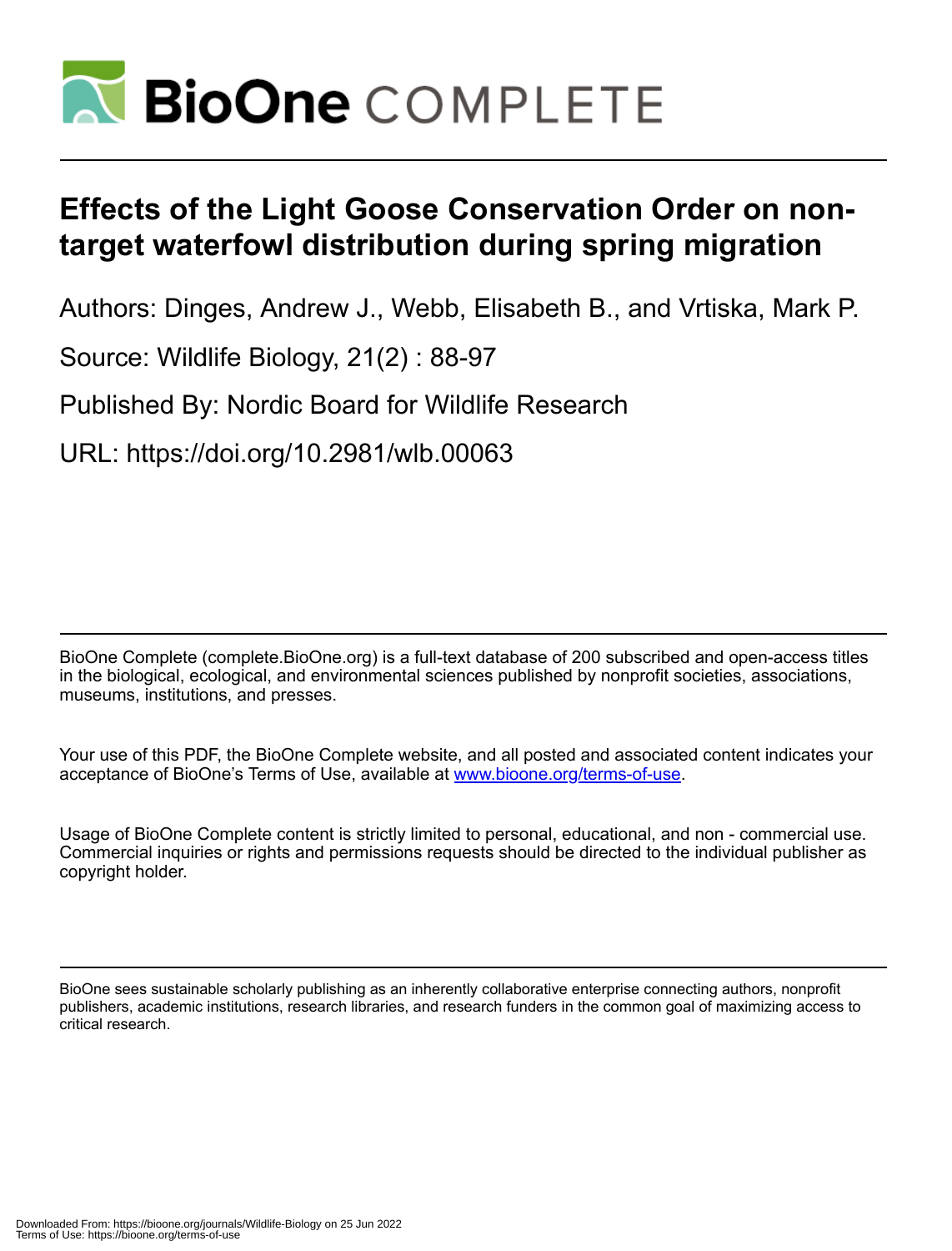## **Effects of the Light Goose Conservation Order on non-target waterfowl distribution during spring migration**

#### **Andrew J. Dinges, Elisabeth B. Webb and Mark P. Vrtiska**

*A. J. Dinges, Dept of Fisheries and Wildlife Sciences, Univ. of Missouri, Columbia, MO 65211, USA. Present address: 1213 S. German St., New Ulm, MN 56073, USA. – E. B. Webb (webbli@missouri.edu), U.S. Geological Survey, Missouri Cooperative Fish and Wildlife Research Unit, Dept of Fisheries and Wildlife Sciences, Univ. of Missouri, Columbia, MO 65211, USA. – M. P. Vrtiska, Nebraska Game and Parks Commission, 2200 N. 33rd Street, Lincoln, NE 68503, USA* 

The Light Goose Conservation Order (LGCO) was initiated in 1999 to reduce mid-continent populations of light geese (lesser snow geese *Chen caerulescens* and Ross's geese *C. rossi*). However, concern about potential for LGCO activities (i.e. hunting activities) to negatively impact non-target waterfowl species during spring migration in the Rainwater Basin (RWB) of Nebraska prompted agency personnel to limit the number of hunt days each week and close multiple public wetlands to LGCO activities entirely. To evaluate the effects of the LGCO in the RWB, we quantified waterfowl density at wetlands open and closed to LGCO hunting and recorded all hunter encounters during springs 2011 and 2012. We encountered a total of 70 hunting parties on 22 study wetlands, with over 90% of these encounters occurring during early season when the majority of waterfowl used the RWB region. We detected greater overall densities of dabbling ducks *Anas* spp., as well as for mallards *A. platyrhynchos* and northern pintails *A. acuta* on wetlands closed to the LGCO. We detected no effects of hunt day in the analyses of dabbling duck densities. We detected no differences in mean weekly dabbling duck densities among wetlands open to hunting, regardless of weekly or cumulative hunting encounter frequency throughout early season. Additionally, hunting category was not a predictor for the presence of greater white-fronted geese *Anser albifrons* in a logistic regression model. Given that dabbling duck densities were greater on wetlands closed to hunting, providing wetlands free from hunting disturbance as refugia during the LGCO remains an important management strategy at migration stopover sites. However, given that we did not detect an effect of hunt day or hunting frequency on dabbling duck density, our results suggest increased hunting frequency at sites already open to hunting would likely have minimal impacts on the distribution of non-target waterfowl species using the region for spring staging.

Hunting disturbance has been identified as one of the factors influencing waterfowl distribution and habitat use during migration (Madsen and Fox 1995, Dooley et al. 2010, Webb et al. 2010a). Indeed, disturbance is more likely to affect waterfowl during spring migration compared to other times of the year because of the high energetic requirements associated with migration and subsequent breeding activities (Madsen and Fox 1995, Arzel et al. 2006). Providing areas free from hunting disturbance (refuges) generally concentrates waterfowl at these sites and reduces waterfowl use of disturbed areas (Giroux and Bedard 1988, Madsen and Fox 1995, Madsen 1998, Evans and Day 2002). Changes in waterfowl distribution caused by hunting disturbance may lead to the under-utilization of food resources on disturbed areas, as well as artificially high densities and increased competition in areas free from disturbance (Madsen and Fox 1995).

Mid-continent populations of light geese, composed of lesser snow geese *Chen caerulescens* and Ross's geese *C. rossi*, have grown rapidly since the late 1960s and recent estimates suggest 10–15 million adult birds in the in light goose populations have resulted in destruction of some arctic breeding habitats (Abraham et al. 2005), with intense grazing of shoots, grubbing of roots and rhizomes by light geese, in conjunction with a short growing season, leading to irreversible vegetation loss, increased soil salinity, erosion, and desertification in some areas (Srivastava and Jefferies 1996, Abraham and Jefferies 1997, Jefferies and Rockwell 2002). The Light Goose Conservation Order (LGCO) was implemented by the U.S. Fish and Wildlife Service (USFWS) in 1999 in an effort to reduce midcontinent populations of light geese (Abraham et al. 2005, USFWS 2007). As a special spring hunt season, the LGCO allowed the legal harvest of light geese after 10 March, following closure of all other waterfowl seasons, and use of special measures (e.g. unplugged shotguns). Prior to enaction of the LGCO, no legal waterfowl hunting occurred after 10 March since the signing of the Migratory Bird Treaty Act in 1918 (USFWS 2007). Although the LGCO was legally considered a conservation harvest because it was implemented outside of the regular hunting season and for the

population (Alisauskas et al. 2011). Substantial increases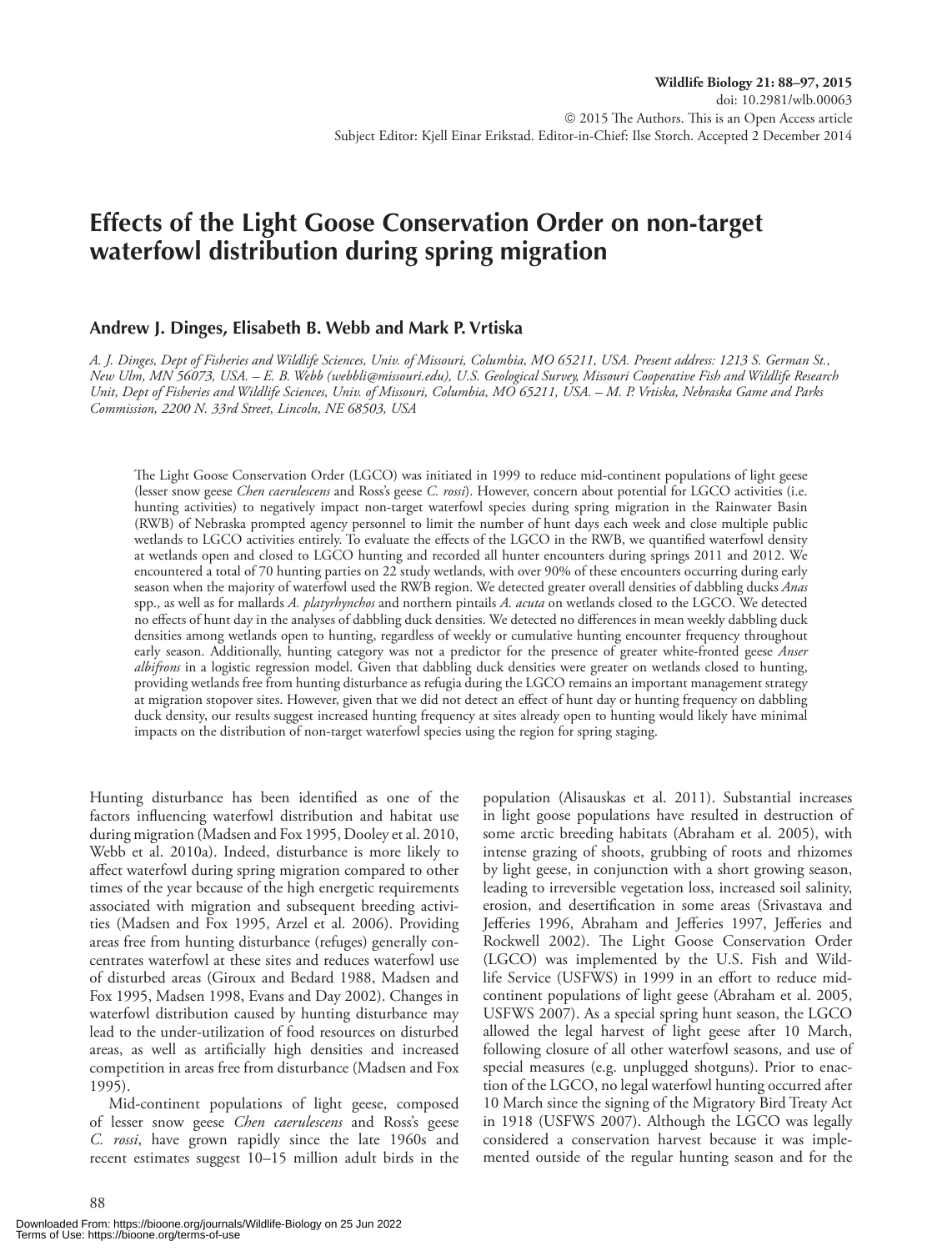purpose of reducing light goose populations (Abraham and Jefferies 1997, Bechet et al. 2004), we refer to it as a spring hunt for the purpose of this study because it was carried out by migratory bird hunters.

Hunting during the LGCO is a potential source of disturbance for non-target waterfowl at spring migration stopover sites, including the Rainwater Basin (RWB) of Nebraska (Bechet et al. 2004, Webb et al. 2010a*,* 2011, Pearse et al. 2012). Prior to implementation of the LGCO, wetland loss combined with annual variation in flooded wetland availability and the movement of millions of light geese into the region contributed to an increase in migratory bird densities on RWB wetlands (Gersib et al. 1989, Bishop and Vrtiska 2008). Hunting disturbance during the LGCO could also potentially contribute to greater waterfowl densities on individual wetlands in the RWB. High waterfowl densities have been suggested to increase avian stress levels and disease susceptibility (Friend 1981, Smith and Higgins 1990, Wobeser 1997, Bishop and Vrtiska 2008). Underutilization of food resources in wetlands or use of suboptimal habitats as a result of hunting disturbance during the LGCO in the RWB both have potential to limit nutrient acquisition during this crucial time period (Madsen and Fox 1995, Bechet et al. 2004, Arzel et al. 2006). Reduced nutrient acquisition could ultimately affect subsequent reproductive output and breeding success of waterfowl using the RWB during spring migration (Madsen and Fox 1995, Mainguy et al. 2002, Bechet et al. 2004).

Regulations for the LGCO in the RWB were implemented with caution due to concern that hunting disturbance might impact the distribution and behavior of non-target waterfowl species during spring migration (Vrtiska and Sullivan 2009). Although regulations were established with the concurrent goals of maximizing light goose harvest and reducing potential impacts of hunting disturbance on non-target species, effects of these regulations on waterfowl distribution in the RWB during the LGCO are still relatively unknown (Vrtiska and Sullivan 2009). Therefore, our objectives for this study were to assess hunter activity at public wetlands during the LGCO and evaluate how hunting disturbance on established temporal (i.e. closed days) and spatial (i.e. closed wetlands) refuges affected waterfowl distribution during spring migration in the RWB of Nebraska. Given the importance of the region to migrating mallards *Anas platyrhynchos*, northern pintails *A. acuta*; hereafter pintails, and greater white-fronted geese *Anser albifrons*; hereafter white-fronted geese, we placed additional focus on those species.

## **Study area**

The RWB region is recognized as one of the most important waterfowl migration areas in North America (USFWS and Canadian Wildlife Service 1986). The region occupies a 16 000 km2 area within 21 counties in south–central Nebraska (Bishop and Vrtiska 2008). Wetlands in the RWB are categorized as playas (Smith 2003, LaGrange 2005) and were formed through a combination of wind deflation and dissolution of subsurface basin material (Osterkamp and Wood 1987, Gustavson et al. 1995, Reeves and Reeves 1996). Precipitation in the region increases along a gradient from west to east, with mean annual precipitation ranging from 43 cm in Phelps County in the west to 74 cm in Fillmore County in the east (Gilbert 1989). The RWB is located in a semi-arid climate and most wetlands in the region do not receive groundwater inflow, resulting in high annual variation in flooded wetland availability (Brennan et al. 2005, LaGrange 2005, Vrtiska and Sullivan 2009). In years with low precipitation, wetland hydrology is often supplemented by pumping groundwater directly from the Ogallala aquifer on multiple publicly owned wetlands (Smith et al. 1989, Smith and Higgins 1990). Most wetlands in the region can be classified into one of three palustrine emergent wetland hydrologic regimes (Gersib et al. 1989): temporarily, seasonally, or semi-permanently inundated (Cowardin et al. 1979). Current distribution of wetlands in the RWB by hydrologic regime include; 26% temporary, 46% seasonal, and 28% semi-permanent (Smith and Higgins 1990). Most RWB wetlands range in area from  $\leq 1$  ha to 16 ha, although several wetlands were  $>400$  ha (Brennan et al. 2005). Prior to European settlement, the RWB contained an estimated 4000 naturally occurring wetlands, covering approximately 38 000 ha (Erickson and Leslie 1987). However, only an estimated 445 of the original wetlands remained, representing 11% of the original number and 30% of the original wetland area (Smith and Higgins 1990). Of the remaining wetlands, approximately 80% have undergone hydrologic alterations, affecting wetland area, function and quality for wildlife habitat (Schildman and Hurt 1984, Smith and Higgins 1990, Bishop and Vrtiska 2008). Despite the loss and degradation of RWB wetlands, the area still serves as a major spring staging area for waterfowl in North America (Gersib et al. 1989) and Bishop and Vrtiska (2008) estimated approximately 9.8 million waterfowl use the RWB region each year during spring migration. Approximately 50% of the mid-continent population of mallards and 30% of the continental population of pintails, and an ever-increasing number ( $> 1.5$  million) of light geese use the RWB region during spring migration (Gersib et al. 1989, Krapu et al. 1995, LaGrange 2005, Bishop and Vrtiska 2008, Vrtiska and Sullivan 2009).

Prior to and during our study, LGCO regulations limited hunting to four days a week (Saturday, Sunday, Wednesday and Thursday) until the third week in March, after which hunting was allowed seven days a week. The LGCO season closed in the RWB during the second week of April. Throughout the entire LGCO, 16 specific public wetlands also were closed to hunting. Both the days of the week and public wetlands closed to hunting have remained consistent since 2004. Participants primarily harvest light geese in the RWB during the LGCO by shooting birds over decoys in fields and in wetlands, stalking geese in fields and wetlands, and harvesting birds traversing from roost and feeding sites. Given the relatively small area of RWB wetlands, typically all waterfowl occupying a wetland are affected by hunting activity occurring on that wetland.

## **Material and methods**

Due to annual variation in precipitation and wetland availability (Bishop and Vrtiska 2008), we selected study wetlands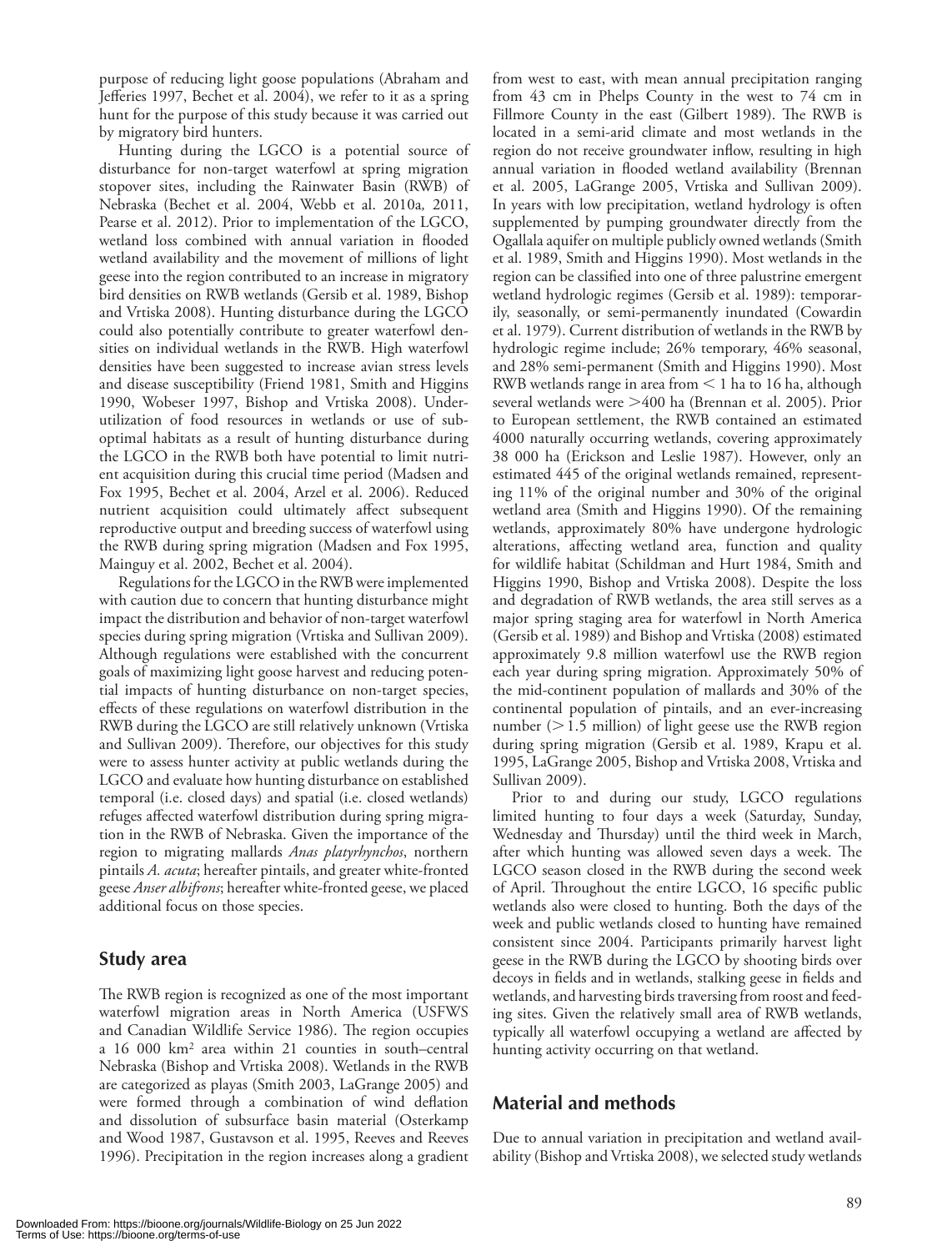on an annual basis, assessing potential sites for presence of water using ground surveys in late January/early February 2011and 2012. We paired public wetlands closed to LGCO hunting with either one or two public wetlands open to LGCO hunting (hunting category) based on similarities in wetland area, percent vegetative cover, and location. Wetland area was visually estimated as a percentage of the hydric footprint containing water and vegetative cover types were determined using methods previously described for the region (Stewart and Kantrud 1971). We used a total of 40 public wetlands (24 open to hunting and 16 closed to hunting) as study sites over the two years of our study (Fig. 1).

We concurrently surveyed open and closed study wetlands in the same region for the presence of migratory birds and LGCO participants during spring (mid-February – late March) migrations 2011 and 2012. We spent approximately 1.5–2 h at each wetland pair and then moved to another wetland pair upon completion; we typically visited 4–5 wetland pairs/day and surveyed each wetland pair approximately 3–4 times per week. If two wetlands open to hunting were grouped with one wetland closed to hunting, we alternated visits between wetlands open to hunting for that group. We divided diurnal time period into four time intervals; dawn (30 min before sunrise – 09:00), morning (09:00–12:30), afternoon (12:30–16:00), and evening (16:00–30 min after sunset) and attempted to conduct an equal number of observations for each wetland pair/group within these time periods (Webb et al 2010a). To quantify hunting participation on wetlands open to hunting during the LGCO, we recorded the number of hunting parties present during each survey. Although study objectives did not include quantifying LGCO participation in non-wetland habitats, if we opportunistically observed hunters in agricultural fields or on non-study wetlands, we recorded the date, location (coordinates and site description), and number of participants. We also opportunistically stopped potential hunters on roads, parking lots, etc. to gather as much information as possible about their hunting behavior for that day, including times and locations of their hunting activities.

After recording the presence of any observable hunters present in study wetlands, we then surveyed the site for waterfowl abundance. During each waterfowl survey, we observed study wetlands for the presence of dabbling ducks *Anas* spp. and geese (tribe: Anserini). We examined wetlands for the presence of only these two groups because few diving (*Aythya* spp.) or sea (*Bucephala* spp.) ducks use the RWB during spring. We recorded all waterfowl visible in open water from a pre-determined vantage point(s) and then entered the wetland to visit pre-determined points to detect waterfowl not visible in open water. We used both spotting scopes and binoculars, whichever was most appropriate given the conditions, to count waterfowl. To ensure consistent sampling effort, number of points within a wetland varied with wetland area: one point in wetlands  $\leq$  5 ha; two points in wetlands 5.1–25 ha; three points in wetlands 25.1–100 ha; and four points in wetlands  $> 100$  ha (Brown and Dinsmore 1986, Webb et al. 2010a, b). All birds observed while walking between observation points were included in the overall count for that wetland, however, if birds previously counted flew to another part of the wetland they were not included



Figure 1. Public wetlands  $(n = 40; 16 \text{ closed and } 24 \text{ open to hunting})$  used as study sites to conduct waterfowl surveys and observe hunting participation during the Light Goose Conservation Order in the Rainwater Basin of Nebraska in springs 2011 and 2012.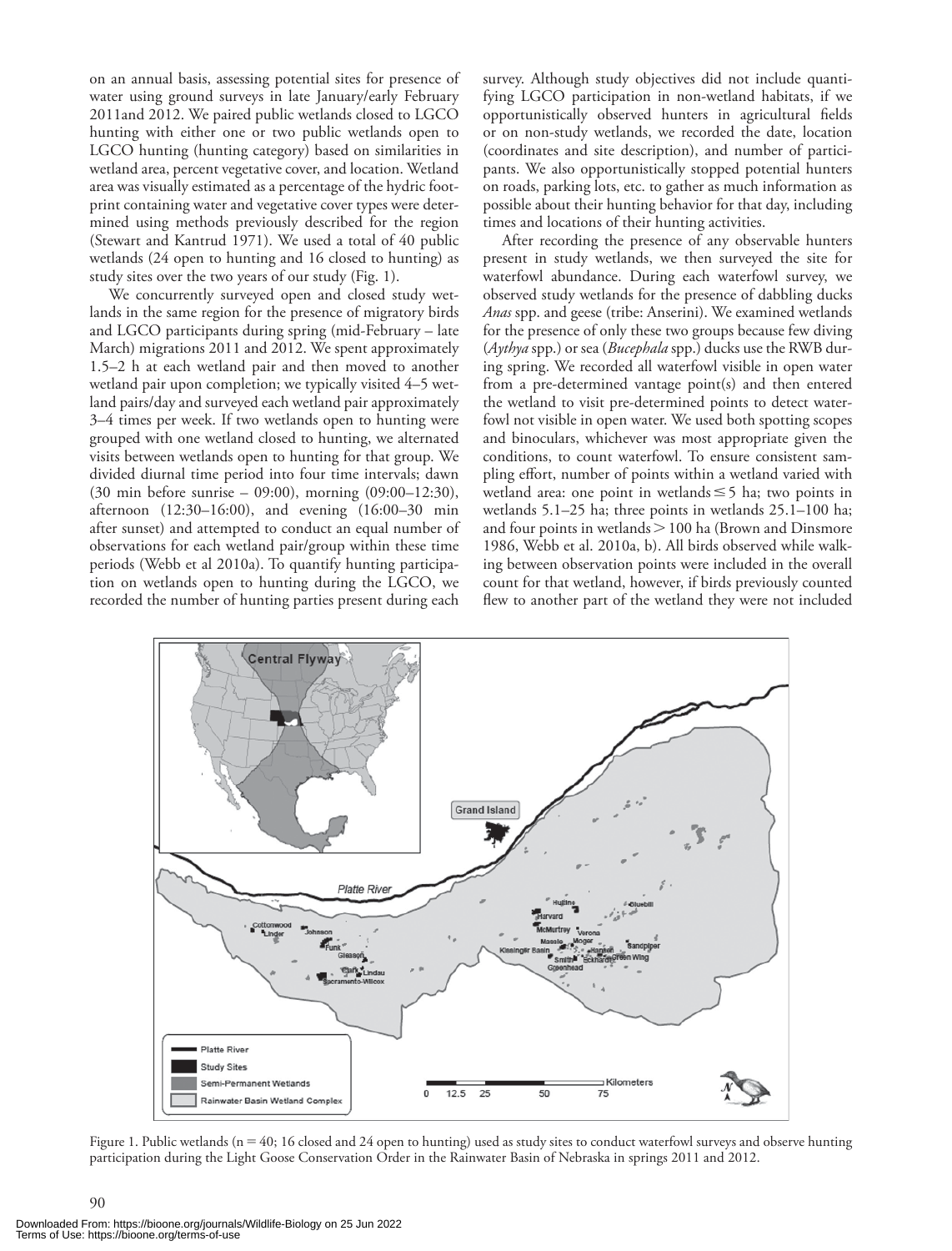(Fairbairn and Dinsmore 2001, Webb et al. 2010a, b). In flocks with  $<$  100 birds, individual number and species were recorded; in flocks of  $> 100$  birds, species were recorded and the numbers of birds for each species were visually estimated (Webb et al. 2010a, b). Flocks of  $> 100$  birds were estimated based on the following criteria; 100–500 birds were estimated to the nearest 10, 501–2000 birds to the nearest 100, and nearest 1000 for larger flocks.

During each wetland observation we estimated the percent of the wetland containing water (% full) by visually comparing current water levels with aerial photographs and the extent of the wetland plant boundary (Webb et al. 2010a). We used aerial photos in ArcMap (ArcGIS) to construct polygons and calculate the area of each wetland footprint (i.e. area of wetland when 100% full) for all study sites (ESRI 2010). We then multiplied % full by the area of each wetland footprint, providing an estimate of inundated wetland area during each survey, which we used to calculate total dabbling duck density as well as densities of mallards and pintails (ducks  $ha^{-1}$ ). Because of the importance of the RWB region as a staging area for white-fronted geese, mallards and pintails, we analyzed densities of these species separately and in addition to total density (Bishop and Vrtiska 2008). We excluded all surveys where we observed zero waterfowl and either ice cover exceeded 90% or if less than 10% of the wetland was inundated at the time of the survey. We also reclassified three study wetlands that were open to hunting in 2012 as closed for data analysis because no hunting encounters were observed on them. The variable hunt day was determined for each waterfowl survey based on the designation of that day being open or closed to hunting. We defined season (early and late) based on the decline of light geese observed on study wetlands. Early season was classified as the time from when surveys began up through the week when  $> 95\%$  of all light geese observed on study wetlands each year left the RWB region; with late season occurring after the designated week (Webb et al. 2011). Consequently, hunting encounters recorded on study wetlands open to hunting also declined sharply during late season.

We used analysis of variance (ANOVA) to test for differences in wetland area and percent vegetative cover between wetlands open and closed to the LGCO. We used a generalized linear mixed-model with a Poisson distribution (typical for count data; Bolker et al. 2009) and a multiplicative overdispersion component to test for differences in total dabbling duck densities, as well as individual mallard and pintail densities (Schabenberger 2005). Wetland site was designated as a random residual effect, which was equivalent to using it with the repeated statement in the PROC MIXED procedure in SAS (Schabenberger 2005). We used the generalized mixed-model to test for fixed effects of year, hunt category, hunt day, season and all possible interactions (PROC GLIMMIX; SAS Inst.).

For those wetlands open to hunting, we also tested for effects of observed hunting frequency on dabbling duck densities. We calculated mean weekly dabbling duck density for each site open to hunting to account for differences between when surveys were conducted and hunting encounters were recorded at sites. We used a generalized linear mixed-model with a Poisson distribution, a multiplicative overdispersion component, and designated site as a random residual effect to test for effects of weekly and cumulative hunting encounter frequencies on dabbling duck density at wetlands open to hunting (PROC GLIMMIX; SAS Inst.). For weekly hunting frequency, we tested for differences among sites open to the LGCO among three frequency categories; zero, one and two or more weekly hunting encounters. We classified cumulative hunting encounters at sites open to hunting into five categories; zero, one, two, three-four, and  $>$  five total hunting encounters. We based cumulative hunting categories primarily on the frequency distribution of cumulative hunting encounters, resulting in a relatively equal sample size among categories. We restricted our analyses of weekly and cumulative hunting encounter frequencies to early season under the assumption that late season densities were more likely affected by departure of large numbers of dabbling ducks from the region. The ratios of the generalized  $\chi^2$ -statistic to the degrees of freedom were used to evaluate fit of all generalized linear mixed-models. A ratio of approximately 1 indicated variability in our data had been properly modeled, and there was no residual overdispersion (Schabenberger 2005).

We observed few white-fronted geese during waterfowl surveys. Therefore, we converted white-fronted goose observations to a binary response variable (presence/absence) for each survey (Bewick et al. 2005). If  $> 1$  white-fronted goose was recorded during a survey, they were classified as present and if  $\leq 1$  white-fronted goose was observed we classified them as absent. We used logistic regression to test if wetlands closed to hunting were a significant predictor for the presence of white-fronted geese (PROC LOGISTIC; SAS Inst.). Analysis of white-fronted geese was restricted to early season surveys; if late season surveys were included it would have substantially lowered the presence/absence ratio and decreased the statistical power for detecting hunting effects (Bewick et al. 2005). Survey data for light geese were extremely variable and were not analyzed. All statistical analyses were performed with SAS software ver. 9.3 (SAS Inst.), type I error rate was controlled at  $\alpha \le 0.05$  and we report all means  $\pm$  standard error.

## **Results**

Study wetlands classified as open or closed to LGCO hunting did not differ in inundated area ( $F_{1,38} = 0.33$ , p = 0.567) or percent vegetative cover  $(F_{1,38} = 2.51, p = 0.121)$ . We observed a total of 168 hunting parties throughout the RWB region during springs 2011 and 2012 (Fig. 2). The majority of hunting encounters (71%) were observed in 2011; however, numbers of encounters observed on study wetlands were similar between years. We observed 70 hunting parties on study wetlands during both years, 38 (54%) in 2011 and 32 (46%) in 2012. Hunting encounters on study wetlands were distributed evenly between weekdays open to hunting (35 encounters) and weekends open to hunting (35). Total hunting encounters recorded were also distributed relatively equally among the four diurnal time periods; 32% at dawn, 31% in morning, 27% in afternoon, and 10% in evening. Almost all (91%) hunting encounters on study wetlands and in the region (86%) were recorded during early season, when the majority of light geese were observed. We observed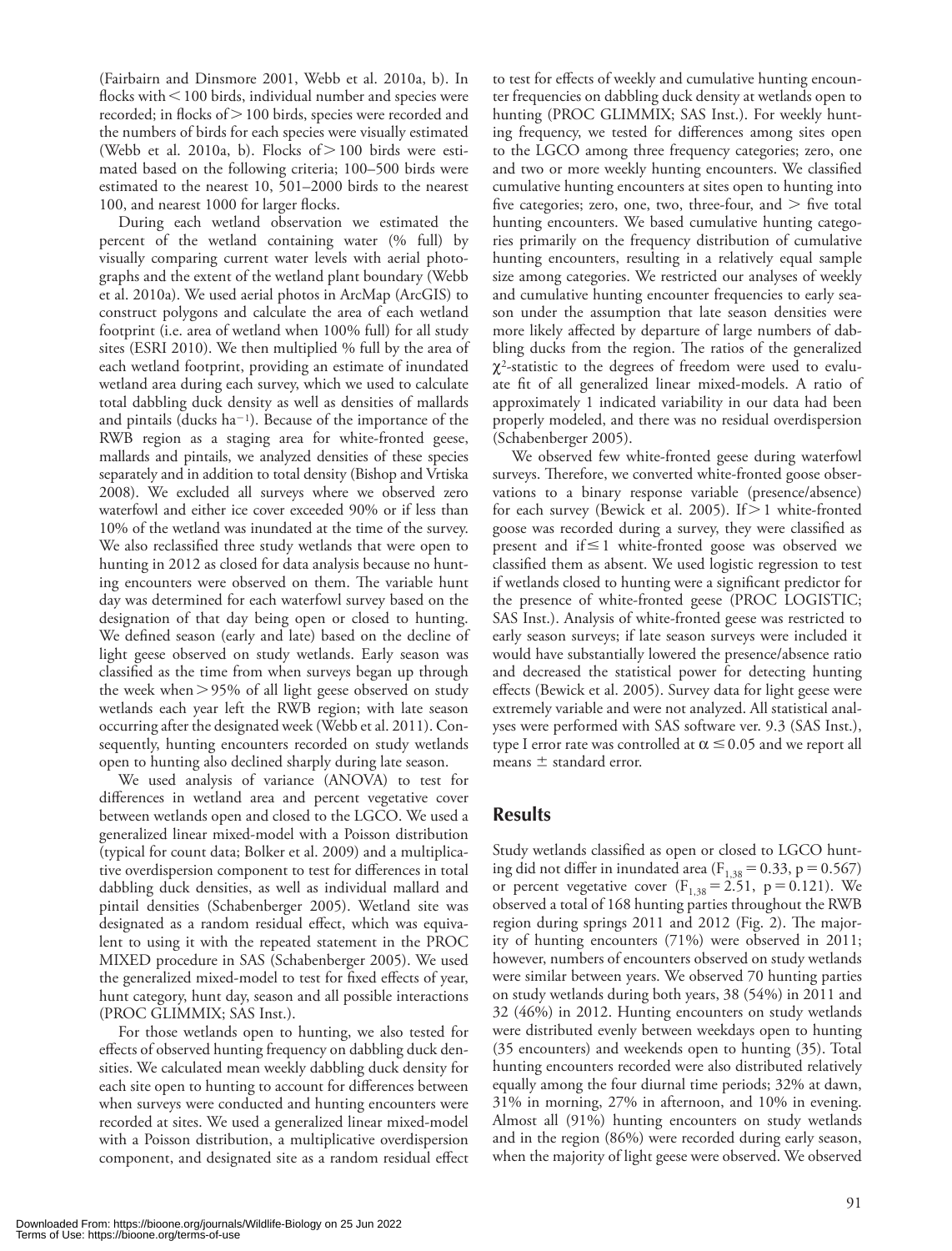

Figure 2. Location of hunting encounters observed during the Light Goose Conservation Order (n = 168) in the Rainwater Basin of Nebraska in springs 2011 and 2012.

hunters on each study wetland classified as open to hunting at least once during early season in both 2011 and 2012.

We conducted a total of 541 waterfowl surveys on wetlands open and closed to hunting (223 surveys from 16 February – 31 March 2011, and 318 surveys from 21 February – 28 March 2012). We removed 32 surveys prior to analyses because we observed no waterfowl during the surveys and wetlands were either  $\geq 90\%$  ice cover or  $\leq$  10% full at the time of the survey. In almost all weeks during early season of both study years, mean dabbling duck densities were at least two times greater on wetlands closed to hunting, compared to wetlands open to hunting (Fig. 3). Dabbling duck migration also occurred over a shorter time period in 2012 when compared to 2011; however, the majority of migration and data collection occurred from approximately mid-February to late March in both years of our study ( Fig. 3).

We detected no interactions among independent variables in the analysis of dabbling duck densities (all  $F \le 3.84$ ,  $p \ge 0.067$ ). Dabbling duck densities were greater on study wetlands during early season ( $\bar{x}$  = 174.9  $\pm$  18.6 ducks ha<sup>-1</sup>), compared to late season ( $\overline{x}$  = 48.4 ± 7.8 ducks ha<sup>-1</sup>) (F<sub>1,18</sub> = 26.36, p < 0.001). Densities of dabbling ducks were also greater on wetlands closed to hunting  $(\bar{x} = 171.4 \pm 19.2 \text{ ducks ha}^{-1})$ , compared to wetlands open to hunting ( $\bar{x}$  = 51.3 ± 5.2 ducks ha<sup>-1</sup>) (F<sub>1,17</sub> = 21.40,  $p$ <0.001) (Table 1). Dabbling duck densities did not differ between hunt day categories ( $F_{1,18} = 0.71$ , p = 0.412) or years ( $F_{1,18} = 0.20$ , p = 0.735). We detected no differences

in mean weekly dabbling duck densities among weekly hunting frequency categories during early season ( $F_{2,18} = 1.04$ ,  $p = 0.375$ ) (Fig. 4). In addition, mean weekly dabbling duck densities at sites open to hunting did not differ among cumulative hunting encounter categories in early season  $(F_{4,14} = 0.44, p = 0.777)$  (Fig. 5).

We detected no interactions among independent variables in the analysis of mallard densities (all  $F \le 1.07$ ,  $p \ge 0.323$ ). Mallard densities were greater on study wetlands during early season ( $\bar{x}$  = 59.7  $\pm$  6.9 ducks ha<sup>-1</sup>), compared to late season ( $\bar{x}$  = 7.9 ± 1.5 ducks ha<sup>-1</sup>) (F<sub>1,18</sub> = 36.74,  $p < 0.001$ ). Mallard densities were also greater on wetlands closed to hunting ( $\bar{x}$  = 51.1  $\pm$  6.9 ducks ha<sup>-1</sup>), compared to wetlands open to hunting ( $\bar{x}$  = 17.6 ± 2.3 ducks ha<sup>-1</sup>)  $(F_{1,17} = 10.01, p = 0.006)$  (Table 1). Mallard densities did not differ between hunt day categories ( $F_{1,18} = 0.98$ ,  $p = 0.336$ ) or years (F<sub>1,18</sub> = 0.07, p = 0.834).

We detected no interactions in the analysis of pintail densities (all  $F \le 3.52$ ,  $p \ge 0.078$ ). Pintail densities were greater on study wetlands during early season ( $\bar{x}$  = 110.9  $\pm$  12.7 ducks ha<sup>-1</sup>), compared to late season ( $\bar{x}$  = 14.3  $\pm$  2.8 ducks ha<sup>-1</sup>) (F<sub>1,18</sub> = 34.81, p < 0.001). Densities of pintails were greater on wetlands closed to hunting ( $\bar{x}$  = 100.1  $\pm$  12.8 ducks ha<sup>-1</sup>), compared to wetlands open to hunting ( $\bar{x}$  = 26.2  $\pm$  3.2 ducks ha<sup>-1</sup>) (F<sub>1,17</sub> = 12.02, p = 0.003) (Table 1). Pintail densities did not differ between hunt day categories ( $F_{1,18} = 1.63$ ,  $p = 0.217$ ) or years (F<sub>1,18</sub> = 0.09, p = 0.819).

We conducted 290 waterfowl surveys during early season in both years combined and observed a total of 4286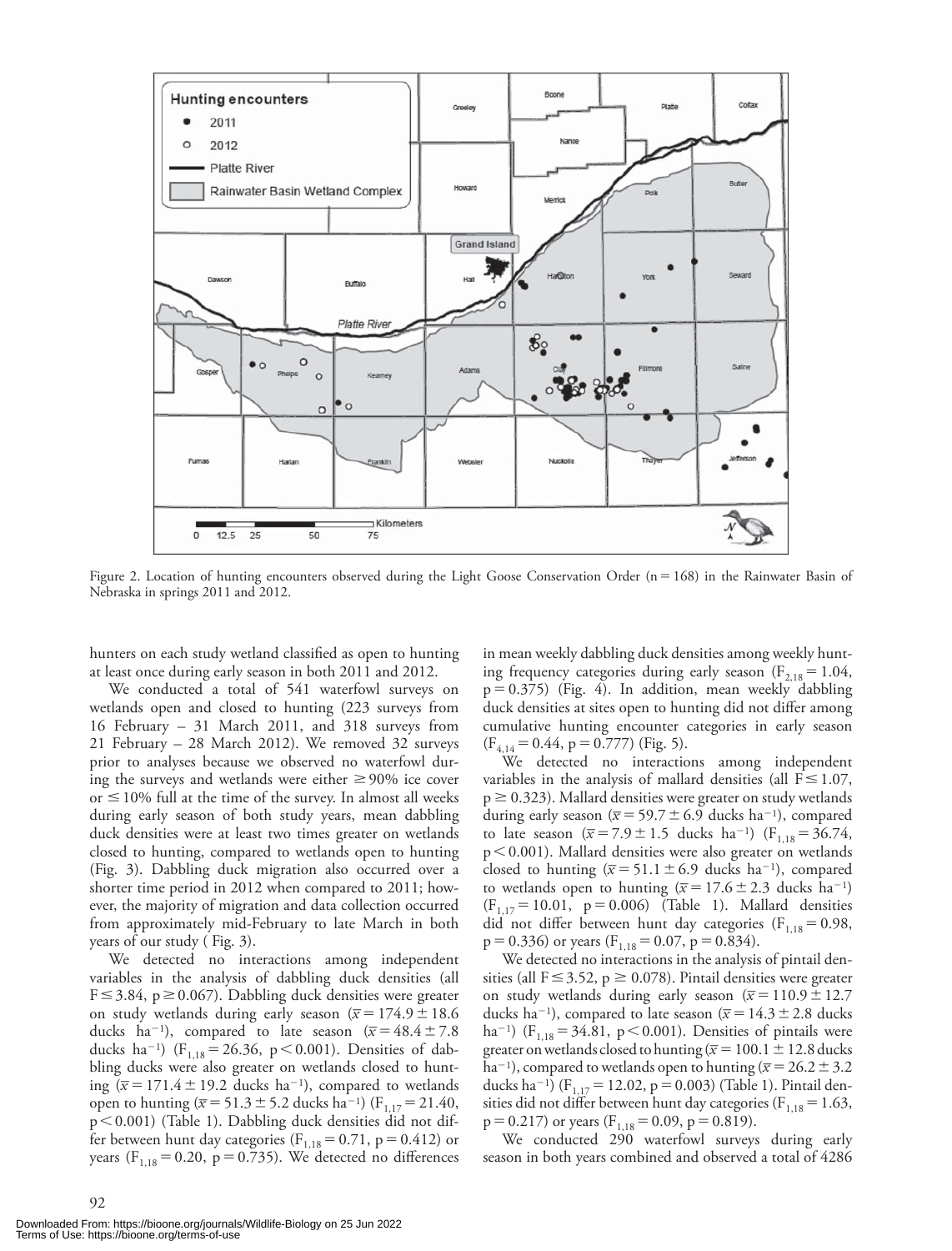

Figure 3. Mean weekly dabbling duck *Anas* spp. densities in early and late seasons on study wetlands open and closed to hunting during the Light Goose Conservation Order in the Rainwater Basin of Nebraska in spring 2011 (16 February–31 March) and 2012 (21 February–28 March). We classified early season as those weeks prior to the date when greater than 95% of all light geese observed on study wetlands each year had left the RWB region, whereas we classified late season as all weeks after that date.

white-fronted geese. White-fronted geese were observed during 34 (12%) of these surveys (18 on closed and 16 on open wetlands) and the maximum number of white-fronted geese observed during any one survey was 520 birds. Mean number of white-fronted geese observed were  $10.7 \pm 4.5$  and  $19.0 \pm 6.5$  on wetlands closed and open to hunting, respectively. Hunting category was not a predictor for the presence of white-fronted geese ( $\chi^2$  = 0.056, p = 0.813).

### **Discussion**

Although numerous studies have documented the effects of hunting disturbance on waterfowl distribution and habitat use during migration (Madsen and Fox 1995, Bechet et al. 2003, 2004, Arzel et al. 2006), our results demonstrate additional effects of LGCO disturbance on non-target waterfowl. We found greater dabbling duck densities on wetlands closed to LGCO hunting during both years of our study. When evaluated separately, mallards and pintails also exhibited similar responses to LGCO hunting, but this finding is not surprising given these species make up the majority of dabbling ducks using the RWB during spring migration (Gersib et al. 1989, LaGrange 2005, Bishop and Vrtiska 2008). Given our study design in which we simultaneously observed wetlands open and closed to hunting with similar geographic locations, wetland areas, and vegetative cover, we believe our observed differences in dabbling duck densi-

Table 1. Mallard *Anas platyrhynchos*, northern pintail *A. acuta*, and total dabbling duck *Anas* spp. densities (*x* SE) on study wetlands open  $(n=24)$  and closed  $(n=16)$  to hunting during the Light Goose Conservation Order in the Rainwater Basin of Nebraska in springs 2011 and 2012.

|                                  | Closed                 |                     | Open                                                      |            |                             |                           |
|----------------------------------|------------------------|---------------------|-----------------------------------------------------------|------------|-----------------------------|---------------------------|
|                                  |                        |                     | $(ducks ha^{-1})$ SE $(ducks ha^{-1})$ SE F-value p-value |            |                             |                           |
| Mallards<br>Pintails<br>Dabbling | 51.1<br>100.1<br>171.4 | 6.9<br>12.8<br>19.2 | 17.6<br>26.2<br>51.3                                      | 2.3<br>3.2 | 10.01<br>12.02<br>5.2 21.40 | 0.006<br>0.003<br>< 0.001 |
| ducks                            |                        |                     |                                                           |            |                             |                           |

ties are due to hunting disturbance and not differences in habitat quality. Several other studies have also shown local redistribution of waterfowl in relation to hunting disturbance (Giroux and Bedard 1988, Madsen and Fox 1995, Madsen 1998, Evans and Day 2002) and Webb et al. (2010a) also reported LGCO hunting category (open to hunting) had a negative effect on dabbling duck abundance in the RWB during years with low wetland availability. However, Webb et al. (2010a) did not record hunter activity and designated wetlands as open or closed to hunting based on regulations for the LGCO in the RWB at the time of data collection. Although our study lacked experimental control of hunting activity on study wetlands (Madsen and Fox 1995, Bregnballe et al. 2004), we verified every wetland classified as open to hunting in our study was hunted at least once during early season when we observed the vast majority of hunting encounters. The length of time (1.5–2 h) we spent observing wetlands for hunting activity likely underestimated



Figure 4. Dabbling duck *Anas* spp. densities ( $\overline{x} \pm \overline{SE}$ ) on wetlands open to hunting based on weekly hunting encounter frequency during the Light Goose Conservation Order in the Rainwater Basin of Nebraska in springs 2011 and 2012. Frequency categories with differing letters are statistically different from others ( $\alpha$  < 0.05).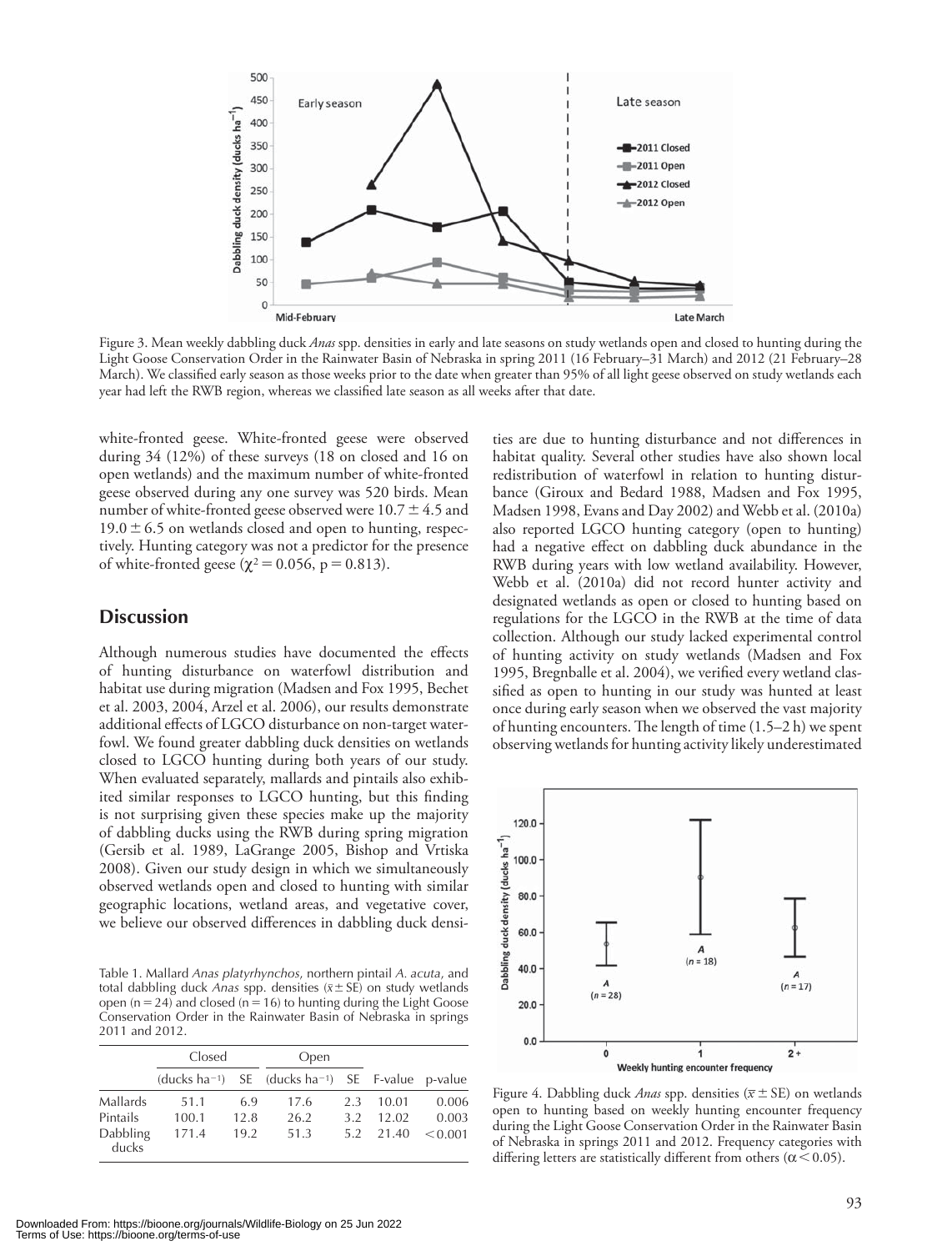

Figure 5. Dabbling duck *Anas* spp. densities ( $\overline{x} \pm$  SE) on wetlands open to hunting based on cumulative hunting encounter frequency during the Light Goose Conservation Order in the Rainwater Basin of Nebraska in springs 2011and 2012. Frequency categories with differing letters are statistically different from others ( $\alpha$  < 0.05).

the actual amount that occurred. However, we believe our observations provided a minimum, relative measure of hunting activity for each wetland. We also note that our primary interest was assessing non-hunted wetlands and days, rather than assessing different levels of hunting activity.

The long term population effects of local redistribution caused by LGCO hunting on dabbling ducks are challenging to quantify because migratory birds use a variety of habitats and behavioral strategies to complete their annual life cycle (Owen 1993, Arzel et al. 2006, Drent et al. 2007, Sokos et al. 2013). During years with spring hunting, greater snow geese *C. c. atlantica* used habitats that yielded less metabolizable energy, which reduced the overall energy intake of geese (Bechet et al. 2004). In the same study area, lowered energy intake reduced lipid and protein reserves of departing greater snow geese during years with spring hunting (Féret et al. 2003). Mainguy et al. (2002) also demonstrated greater snow goose body condition indices and clutch sizes were lower for nesting birds in years with spring hunting. Although dabbling ducks were non-target species for the LGCO, local redistribution caused by hunting disturbance could potentially negatively impact dabbling duck lipid acquisition at spring migration stopover sites and subsequent nesting efforts. However, cross-seasonal effects of LGCO hunting on non-target species are more challenging to quantify, as dabbling ducks are not colonial breeders like greater snow geese (Mainguy et al. 2002), and are considered income breeders, relying more on nutrient sources collected locally on breeding grounds (Drent et al. 2006, 2007). Pintails collected in the eastern and western RWB in the late 1990s exhibited no difference in lipid or protein body composition during the LGCO, despite the entire western portion of the RWB being closed to spring hunting activities for light geese (Pearse et al. 2012). However, further investigation into short-term lipid acquisition (i.e. plasma metabolites) of dabbling ducks, specifically collected on wetlands open and closed to hunting during the LGCO may provide further insight into the potential physiological effects of redistribution caused by LGCO disturbance in the RWB.

Crowding of waterfowl has been suggested to increase stress levels and disease susceptibility (Friend 1981, Wobeser 1997, Bishop and Vrtiska 2008), and avian cholera has been a major focus of concern for waterfowl managers in the RWB since the mid-1970s (Zinkl et al. 1977). Smith et al. (1990) found a positive relationship between live and dead waterfowl densities (avian cholera deaths) during three out of four years of their study. Mean dabbling duck densities we observed on wetlands closed to hunting during the second week of 2012 (approximately 500 ducks ha-1) exceeded or were near mean waterfowl densities reported by Smith et al. (1990) in the three years they found a relationship between bird densities and avian cholera deaths. Dabbling duck densities in our study also did not include the possibility of thousands of additional light geese on study wetlands during certain diel periods (i.e. nocturnal roosting). Dabbling duck densities we observed on closed wetlands, in conjunction with results from Smith et al. (1990), suggest that LGCO hunting has the potential to indirectly increase mortality from avian cholera in non-target species, at least during peak migration periods of some years. However, the threshold waterfowl density where crowding starts to have negative impacts on waterfowl using wetlands is poorly understood and likely depends on a variety of factors such as wetland availability (i.e. inundation), water quality, weather, and time of year (Windingstad et al. 1988, Smith et al. 1990, Blanchong et al. 2006, Webb et al. 2010a).

We found no effects of hunt day category in our analyses of dabbling ducks as a group, or mallards and pintails as individual species. We also detected no differences in dabbling duck densities among wetlands open to hunting regardless of weekly or cumulative hunting encounters frequency during early season. Availability of flooded wetlands is often limited in the RWB and only 4–23% of wetlands pond water in a given spring (Bishop and Vrtiska 2008). Waterfowl may be less responsive to days closed to hunting in dry years when fewer wetlands are inundated and hunters are more concentrated on wetlands open to hunting. In years with limited flooded wetland availability, disturbance frequency is also likely greater on RWB wetlands open to hunting, and waterfowl may have less opportunity to return to wetlands that are continuously disturbed. Indeed, Webb et al. (2010a) reported that LGCO hunt status of wetlands in the RWB had the greatest negative effect on spring dabbling duck abundance when wetland availability was lowest. However, during our study, wetland inundation in both 2011 and 2012 was above mean inundation levels for the region and, in fact included the years with greatest wetland availability since 2004 (unpubl. data, RWB Joint Venture). The same wetlands have also been closed to hunting during the LGCO in the RWB for over a decade and it is possible that dabbling ducks have become habituated to using these disturbance free sites for the duration of their migration stopover time, including days closed to hunting. Indeed, Madsen (1998) found that after the establishment of two long term refuges in Danish coastal marshes, the number of mallard bird-days increased by at least a factor of four on both established refuges over a ten year period.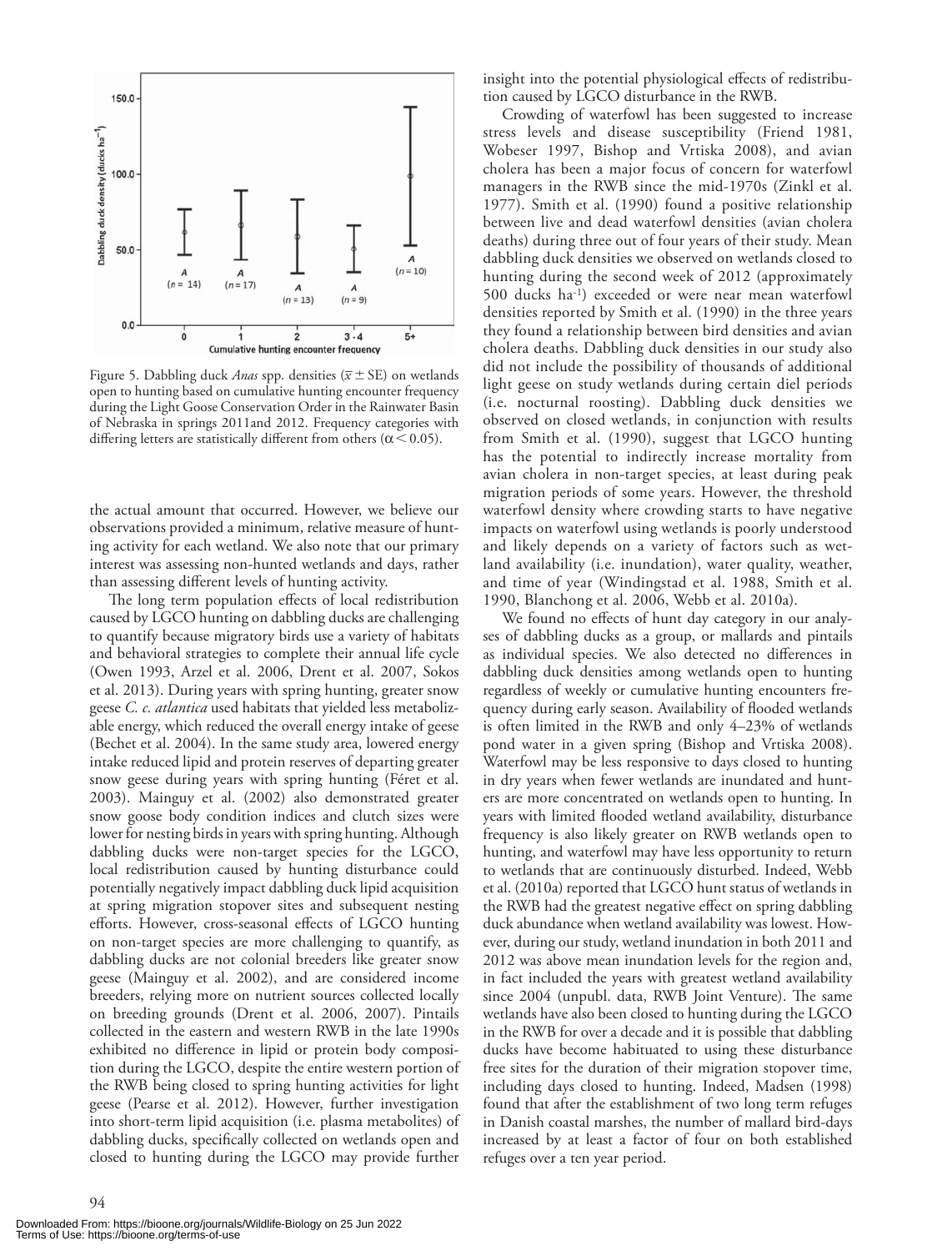Waterfowl response to intermittent hunting disturbance has varied in several studies (Madsen and Fox 1995). In Mississippi, there were no differences in duck abundance between areas open to fall hunting for two or four days, despite greater waterfowl food availability on wetlands open to hunting two days a week (St. James et al. 2013). Limiting hunting to mornings or evenings was also insufficient to ensure green-winged teal *A. crecca* abundance was consistent with control areas, which were free from disturbance (Bregnballe et al. 2004). However, individually radiomarked mallards in Colorado returned to areas within one day of experimental shooting disturbance during fall and winter (Dooley et al. 2010). Vulnerability to redistribution from hunting disturbance may vary considerably among species, time of year, and with changes in available habitat and food resources (Madsen and Fox 1995, Arzel et al. 2006, Sokos et al. 2013). For example, in order to avoid human disturbance, Eurasian wigeon *A. penelope* used habitats with food resources of lower nutritional quality, but in the same study brant *Branta bernicla* used more energetically profitable habitats, despite being heavily disturbed (Mathers and Montgomery 1997). However, Fox and Madsen (1997) reviewed the literature in Europe where shooting disturbance has been intensely studied and concluded that intermittent hunting is generally not an effective way to minimize hunting disturbance effects on waterfowl abundance. While Fox and Madsen (1997) concurred intermittent hunting improved the ability of a site to maintain greater bird numbers compared to sites with daily shooting activity, they suggested intermittent hunting requires long periods free from disturbance, measured in weeks rather than days.

We found hunting category was not a predictor for the presence of white-fronted geese. However, our statistical power for finding an effect of hunting was relatively low for this analysis (Bewick et al. 2005), given the low frequency with which we observed white-fronted geese on study wetlands. Several authors reported approximately 90% of the mid-continent population of white-fronted geese used the RWB as their primary staging area during spring migration (Gersib et al. 1989, LaGrange 2005, Bishop and Vrtiska 2008) and Krapu et al. (2005) estimated peak white-fronted goose abundance of 23 000 and 11 000 on two public wetlands alone in spring 1980. During fall 2011, biologists reported 681,700 mid-continent white-fronted geese for the population estimate in prairie Canada (USFWS 2012). We conducted over 500 surveys on RWB wetlands during the two year study and observed only 3510 white-fronted geese in 2011 and 1380 in 2012, leading us to speculate that a majority of mid-continent white-fronted geese are no longer using the RWB for spring staging. One of the primary reasons restrictive LGCO regulations were initially implemented in the RWB was to protect white-fronted geese from hunting disturbance due to their close association with light geese during this time period (Vrtiska unpubl.). Factors contributing to the apparent decrease in mid-continent white-fronted geese using the RWB for spring staging are unknown. However, the absence of white-fronted geese during spring migration in the RWB has coincided with the westerly movement of millions of light geese into the RWB during spring migration (Vrtiska and Sullivan 2009), a decrease in availability of waste corn in the region (Krapu et al. 2004), and a reduction in stored lipids in white-fronted geese staging in the RWB (Pearse et al. 2011).

#### **Conclusions**

Given that dabbling duck densities were greater on wetlands closed to hunting, providing wetlands free from hunting disturbance during the LGCO is likely an important management strategy at migration stopover sites. However, we found no effects of hunt day in our analyses of dabbling duck densities and no differences in mean weekly dabbling duck densities among wetlands open to hunting regardless of weekly or cumulative hunting encounters frequency. Distribution of the few white-fronted geese still using the RWB for staging did not seem to be affected by hunting disturbance. Given these results, we speculate that nontarget dabbling duck species exhibit a threshold response to hunting disturbance and a LGCO season with more days open to hunting with the current or an increased network of closed wetlands, may minimize additional impacts on the distribution of non-target waterfowl species using the region for spring staging. An increase in days open to hunting may also increase hunter participation and ultimately aid in the reduction of mid-continent light goose populations. If allotted days open to hunting during the LGCO is increased, the closure of additional public wetlands in the RWB may help alleviate potential impacts of crowding and the underutilization of food resources for non-target species in the region. Indeed, given that migratory bird hunters were relatively neutral in supporting potential direct control measures (i.e. measures beyond conventional hunting practices) for light goose populations (Dinges et al. 2014), increasing opportunities for public participation in the LGCO may be the most publicly acceptable regulatory alternative for reducing light goose populations. However, if LGCO regulations are changed at spring stopover sites, continued monitoring and evaluation of regulatory changes and the potential effects on waterfowl distribution, as well as hunter participation and satisfaction, will be useful in helping inform future management decisions.

*Acknowledgements –* We would like to thank the Nebraska Game and Parks Commission, the Missouri Cooperative Fish and Wildlife Research Unit and the E. K. Love Fellowship for providing funding and logistical support for this project. Additional logistical support was provided by the Rainwater Basin Joint Venture and Rainwater Basin Wetland Management District. We also gratefully acknowledge H. Modrow and E. Teter for their assistance collecting field data. The Missouri Cooperative Fish and Wildlife Research Unit is jointly sponsored by the Missouri Department of Conservation, the University of Missouri, the U.S. Fish and Wildlife Service, the U.S. Geological Survey, and the Wildlife Management Institute. Any use of trade, firm, or product names is for descriptive purposes only and does not imply endorsement by the U.S. Government.

## **References**

Abraham, K. F. and Jefferies, R. L. 1997. High goose populations: causes, impacts and implications. – In: Batt, B. D. J. (ed.), Arctic ecosystems in peril: report of the Arctic Goose Habitat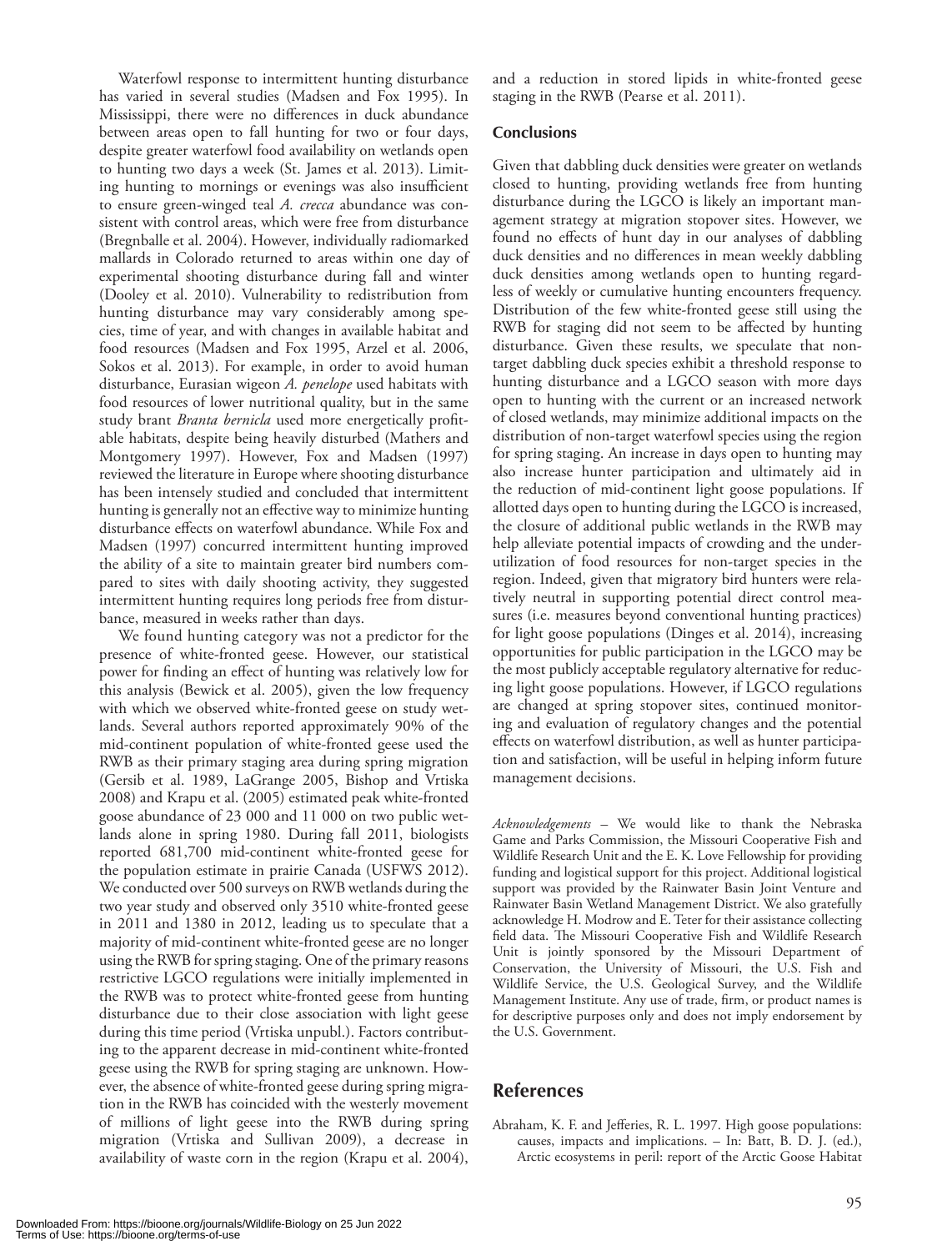Working Group. Arctic Goose Joint Venture Special Publication. U.S. Fish and Wildlife Service, Washington, D.C., USA, and Canadian Wildlife Service, Ottawa, Ontario, Canada, pp. 7–72.

- Abraham, K. F. et al. 2005. The dynamics of landscape change and snow geese in mid-continent North America. – Global Change Biol. 11: 841–855.
- Alisauskas, R. T. et al. 2011. Harvest, survival, and abundance of midcontinent lesser snow geese relative to population reduction efforts. – Wildl. Monogr. 179: 1–42.
- Arzel, C. et al. 2006. Ecology of spring-migrating Anatidae: a review. – J. Ornithol. 147: 167–184.
- Bechet, A. et al. 2003. Spring hunting changes the regional movements of migrating greater snow geese. – J. Appl. Ecol. 40: 553–564.
- Bechet, A. et al. 2004. The effects of disturbance on behavior, habitat use and energy of spring staging geese. - J. Appl. Ecol. 41: 689–700.
- Bewick V. et al. 2005. Statistics review 14: logistic regression. – Critical Care 9: 112–118.
- Bishop, A. and Vrtiska, M. 2008. The Wetlands Reserve Program supports migrating waterfowl in Nebraska's Rainwater Basin region. – US Dept of Agriculture Natural Resources Conservation Service.
- Blanchong, J. A. et al. 2006. Multi-species patterns of avian cholera mortality in Nebraska's Rainwater Basin. – J. Wildl. Dis. 42: 81–91.
- Bolker, B. M. et al. 2009. Generalized linear mixed models: a practical guide for ecology and evolution. – Trends Ecol. Evol. 24: 127–135.
- Bregnballe, T. et al. 2004. Effects of temporal and spatial hunting control in waterbird reserves. – Biol. Conserv. 119: 93–104.
- Brennan, E. K. et al. 2005. Short-term response of wetland birds to prescribed burning in Rainwater Basin wetlands. – Wetlands 25: 667–674.
- Brown, M. and Dinsmore, J. J. 1986. Implications of marsh size and isolation for marsh bird management. – J. Wildl. Manage. 50: 392–397.
- Cowardin, L. M. et al. 1979. Classification of wetlands and deepwater habitats of the United States. – US Fish and Wildlife Service, Washington, D.C., USA.
- Dinges, A. J. et al. 2014. Migratory bird hunter opinions regarding potential management strategies for controlling light goose populations. – Wildl. Soc. Bull. 38: 728–733.
- Dooley, J. L., T. A. Sanders, and P. F. Doherty. 2010. Mallard response to experimental walk-in and shooting disturbance. Journal of Wildlife Management 74:1815–1824.
- Drent, R. H et al. 2006. Travelling to breed. J. Ornithol. 147: 122–134.
- Drent, R. H. et al. 2007. Migratory connectivity in Arctic geese: spring stopovers are the weak links in meeting targets for breeding. – J. Ornithol. 148: 501–514.
- Erickson, N. E. and Leslie, Jr. D. N. 1987. Soil-vegetation correlations in the Sandhills and Rainwater Basin wetlands in Nebraska. – US Dept of the Interior Biol. Rep. 87. US Fish and Wildlife Service, Washington, D.C., USA.
- ESRI 2010. ArcGIS desktop and spatial analyst. Environ. Systems Res. Inst., Redlands, CA, USA.
- Evans, D. M. and Day, K. R. 2002. Hunting disturbance on a large shallow lake: the effectiveness of waterfowl refuges. – Ibis 144: 2–8.
- Fairbairn, S. E. and Dinsmore, J. J. 2001. Local and landscape-level influences on wetland bird communities of the prairie pothole region of Iowa, USA. – Wetlands 21: 41–47.
- Féret, M. et al. 2003. Effect of a spring hunt on nutrient storage by greater snow geese in southern Quebec. – J. Wildl. Manage. 67: 796–807.
- Fox, A. D. and Madsen, J. 1997. Behavioural and distributional effects of hunting disturbance on waterbirds in Europe: implications for refuge design. – J. Appl. Ecol. 34: 1–13.
- Friend, M. 1981. Waterfowl management and waterfowl disease: independent or cause and effect relationships? – Trans. N. Am. Wildl. Nat. Res. Conf. 46: 94–103.
- Gersib, R. A. et al. 1989. Waterfowl values by wetland type within Rainwater Basin wetlands with special emphasis on activity time budget and census data. – Nebraska Game and Parks Commission and US Fish and Wildlife Service. Lincoln, NE, USA.
- Gilbert, M. C. 1989. Ordination and mapping of wetland communities in Nebraska's Rainwater Basin Region. – CEMRO Environ. Rep. 89-1. Omaha District, US Army Corps of Engineers, Omaha, NE, USA.
- Giroux, J. F. and Bedard, J. 1988. Use of bulrush marshes by greater snow geese during staging. – J. Wildl. Manage. 52: 415–420.
- Gustavson, T. C. et al. 1995. Origin and development of playa basins, sources of recharge to the Ogallala aquifer, southern High Plains, Texas and New Mexico. – Bureau of Economic Geology, Report of Investigations No. 229. Univ. of Texas, Austin, TX, USA.
- Jefferies, R. L. and Rockwell, R. F. 2002. Foraging geese, vegetation loss and soil degradation in an Arctic salt marsh. – Appl. Veg. Sci. 5: 7–16.
- Krapu, G. L. et al. 1995. Spring staging ecology of mid-continent greater white-fronted geese. – J. Wildl. Manage. 59: 736–746.
- Krapu, G. L. et al. 2004. Less waste corn, more land in soybeans, and the switch to genetically modified crops: trends with important implications for wildlife management. – Wildl. Soc. Bull. 32: 127–136.
- Krapu, G. L. et al. 2005. Do arctic-nesting geese compete with sandhill cranes for waste corn in the Central Platte River Valley, Nebraska. – Proc. N. Am. Crane Workshop 9: 185–191.
- LaGrange, T. G. 2005. Guide to Nebraska's wetlands and their conservation needs. – Nebraska Game and Parks Commission, Lincoln, NE, USA.
- Madsen, J. 1998. Experimental refuges for migratory waterfowl in Danish wetlands II. Tests of hunting disturbance effects. – J. Appl. Ecol. 35: 398–417.
- Madsen, J. and Fox, A. D. 1995. Impacts of hunting disturbance on waterbirds-a review. – Wildl. Biol. 1: 193–207.
- Mainguy, J. et al. 2002. Are body condition and reproductive effort of laying greater snow geese affected by the spring hunt? – Condor 104: 156–161.
- Mathers, R. G. and Montgomery, W. I. 1997. Quality of food consumed by over wintering pale-bellied brent geese (*Branta bernicla hrota*) and wigeon (A*nas penelope*). – In: Biology and environment. Proc. R. Irish Acad., R. Irish Acad., pp. 81–89.
- Osterkamp, W. R. and Wood, W. W. 1987. Playa-lake basins on the southern High Plains of Texas and New Mexico: part I. Hydrologic, geomorphic, and geologic evidence for their development. – Geol. Soc. Am. Bull. 99: 215–223.
- Owen, M. 1993. The UK shooting disturbance project. Wader Study Grp Bull. 68: 35–46.
- Pearse, A. T. et al. 2011. Changes in nutrient dynamics of midcontinent greater white-fronted geese during spring migration. – J. Wildl. Manage. 75: 1716–1723.
- Pearse, A. T. et al. 2012. Spring snow goose hunting influences body composition of waterfowl staging in Nebraska. – J. Wildl. Manage. 76: 1393–1400.
- Reeves, C. C., Jr. and Reeves, J. A. 1996. The Ogallala Aquifer of the southern High Plains. – Estacado Books, Lubbock, TX, USA.
- Schabenberger, O. 2005. Introducing the GLIMMIX procedure for generalized linear mixed models. Paper 196-30, SUGI 30. – SAS Inst., Cary, NC, USA.
- Schildman, G. and Hurt, J. 1984. Update of Rainwater Basin Wetland Survey. Survey of habitat work plan K-83. Nebraska Game and Parks Commission, Lincoln, NE, USA.